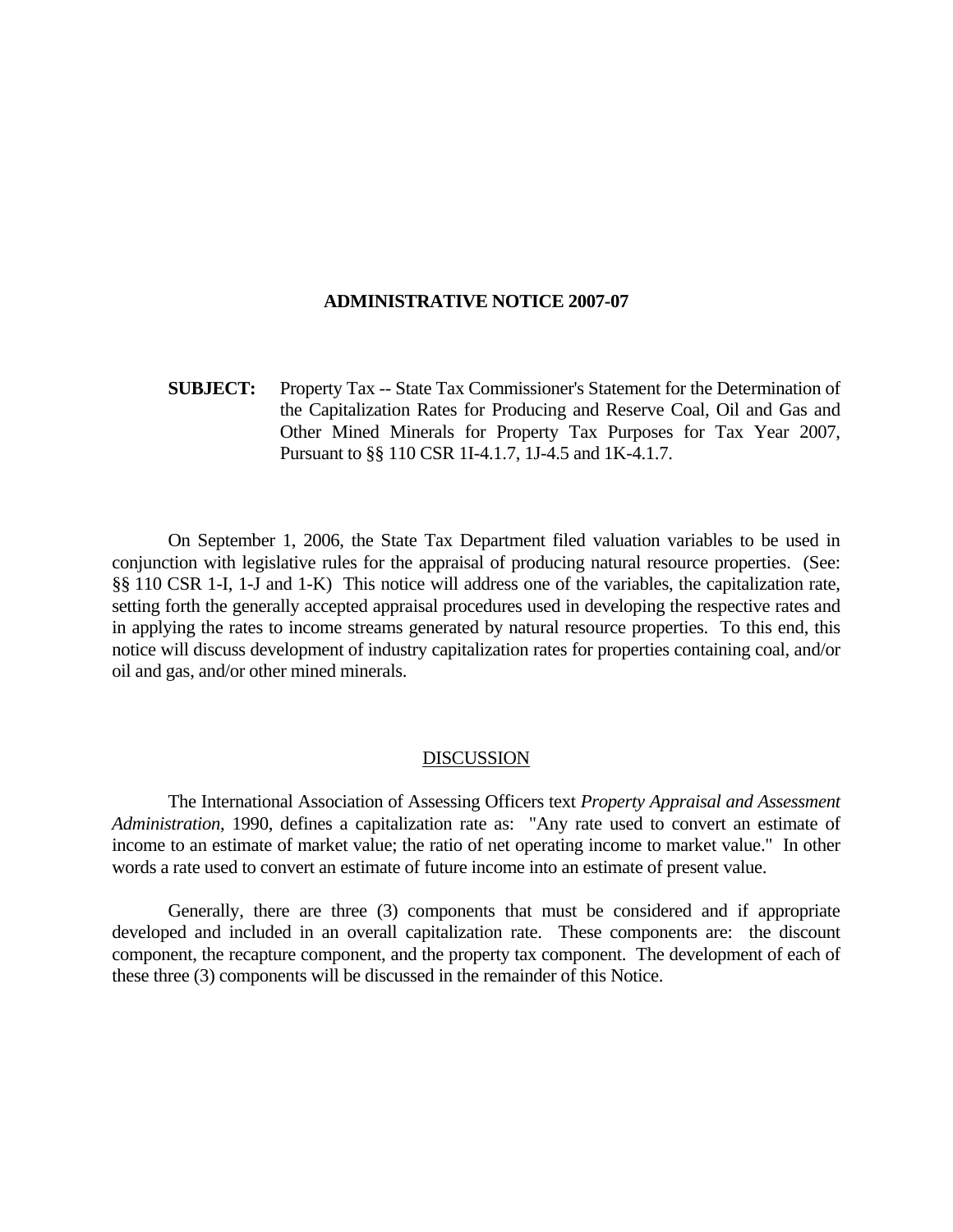## DISCOUNT COMPONENT

 Of the three (3) generally accepted methods of estimating a discount component, the bandsof-investment method and the summation method have received primary consideration. Consideration was given to use of the comparison method; however, the Tax Department is of the opinion that the bands-of-investment and summation methods are the more appropriate methods to employ for properties containing coal, and/or oil and gas, and/or other mined minerals as there are a limited number of sales of these types of properties and these methods lend themselves more readily to the conversion of the equity rate portion of the discount component to a pre-tax rate.

 The first step in the process is to construct a capital structure. The capital structure of an industry depicts typically the sources of capital financing (i.e.: what portion of the total capital financing is raised through debt and through equity financing). The Tax Department developed an average industry capital structure based on mining and oil and gas industries as grouped in Moody's Industrial Manual and the Value Line Investment Survey. The capital structure was segregated into percentages of capital financing generated through debt and through equity financing in order to develop a profile for typical leveraging characteristics by type industry. (Equity financing represents capital acquired through sale of stock and earnings retention and debt financing represents capital acquired through issuance of instruments of debt.)

 Once the capital structure had been established a return on investment is developed for each financing band. The Tax Department analyzed the financial information of companies grouped by industry in the Value Line Investment Survey in order to develop a return by type industry for common stocks. This "after-tax" return was then adjusted to a "pre-tax" return where applicable and used in developing the equity portion of the discount component.

 The debt return for the debt finance band was established, for each industry, through analysis of loan rates extracted from questionnaires received from lending institutions. Once a safe rate and a risk rate are developed from the previously mentioned analysis, a management rate (for management of investment portfolios), a nonliquidity rate (time required to sell the investment), and an inflation rate (rate used to adjust the discount component to a real rate net of inflationary expectations) are estimated. A synthesis of these rates (as illustrated in Attachment I) is then used to develop the discount component.

## RECAPTURE COMPONENT

 The discount component previously discussed provides an investor with a rate of return-oninvestment (interest). The second capitalization rate component, recapture, provides the investor with a return-of-investment principal (i.e.: provides an estimate of return necessary for the investor to recover the principal invested). Once a capitalization rate has been developed for coal, oil and gas, and other mined mineral properties, the income series is discounted to present worth through selection of a multiplier(s) extracted from a standard mid-year life Inwood table. The Inwood table has a factor for recapture built into the table coefficients thus removing the need to separately accommodate for recapture in the capitalization rate.